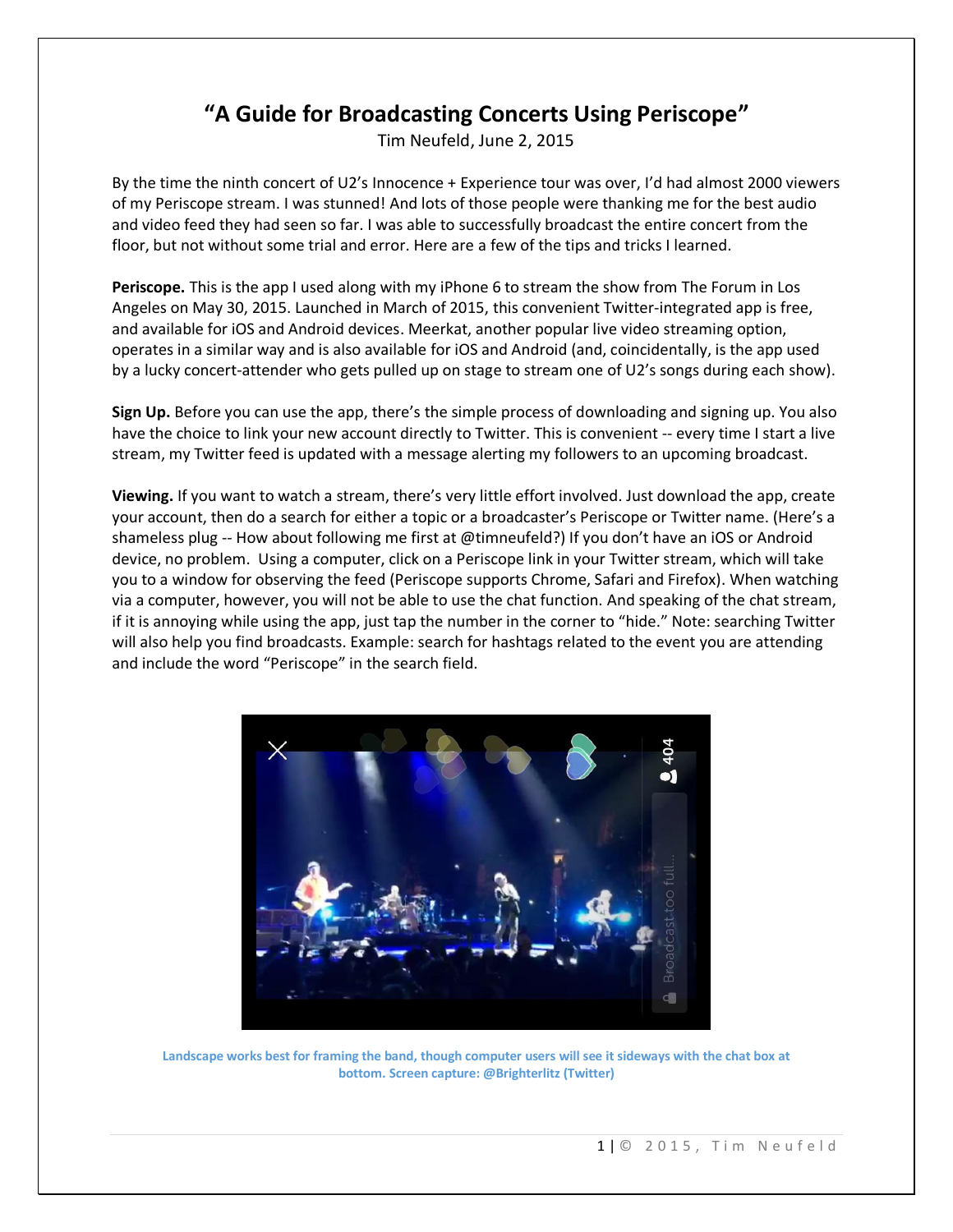**Broadcasting.** This is a bit more involved than viewing, but still accessible to anyone with the app loaded on to a phone or tablet. After giving Periscope access to your camera, microphone and location, you simply type in a description for the broadcast, hit the "start" button, and begin filming. Once the stream has initialized, you can decide whether you want to view the chat function or hide it. If you enable chat, you'll see an ongoing text-based conversation, along with a stream of hearts issued by joyful viewers. During my two-and-a-half-hour concert stream, fans must have really enjoyed it -- I received over 30,000 hearts!

**Saving.** When the concert is over and you have ended your broadcast, make sure you have enough battery life leftover for the phone to upload the stream to the Periscope server. It will remain there, available to replay, for 24 hours. Also, there is an option to save the stream directly to the phone's memory. Caution: don't leave the app or turn off your phone while these "save" operations are ongoing.

**Tips for a successful broadcast.** You can stick with the basics above and do just fine, but here are some tricks I discovered for making the stream of a concert the best it can possibly be for the viewer.

*Lighting.* This is a critical issue. Concert lighting is tricky because you're basically trying to film a patch of daylight in the middle of an expansive black void. The phone's camera meters the whole scene, averaging all the dark and light areas, and then adjusts the exposure. But the camera doesn't see like our eyes do. It thinks the videographer is filming something very dark, which makes anybody standing under the intense spotlight look overexposed, like a white blob or a ghost. On a real camera, this is compensated for by adjusting the f-stop downward, but that option doesn't exist in Periscope. The way to make your subject in the spotlight look better is to zoom in closer so that the camera's light meter sees less darkness and balances the picture around the performer. When I stream, I get as close as I can, especially when there is only a white spotlight used for illumination. There is a downside however -- the more the broadcaster zooms in, the more any shakes or bumps will be magnified, and, the picture will be a bit more pixelated since this is a digital zoom. Bottom line -- get as close as you can, zoom in (spread or pinch with two fingers on an iPhone screen) when something is much brighter than its background and hold the camera as still as possible. If you're quite far away from the action on the stage (like up in the second or third deck of an arena), you'll get a good picture of the whole arena, but you might have to settle for little white blobs for performers.



**Zooming in helps balance the picture's lighting, but also looks a bit more pixelated. The chat feature often fills screen, but can be hidden. Screen capture: @negeens (Twitter)**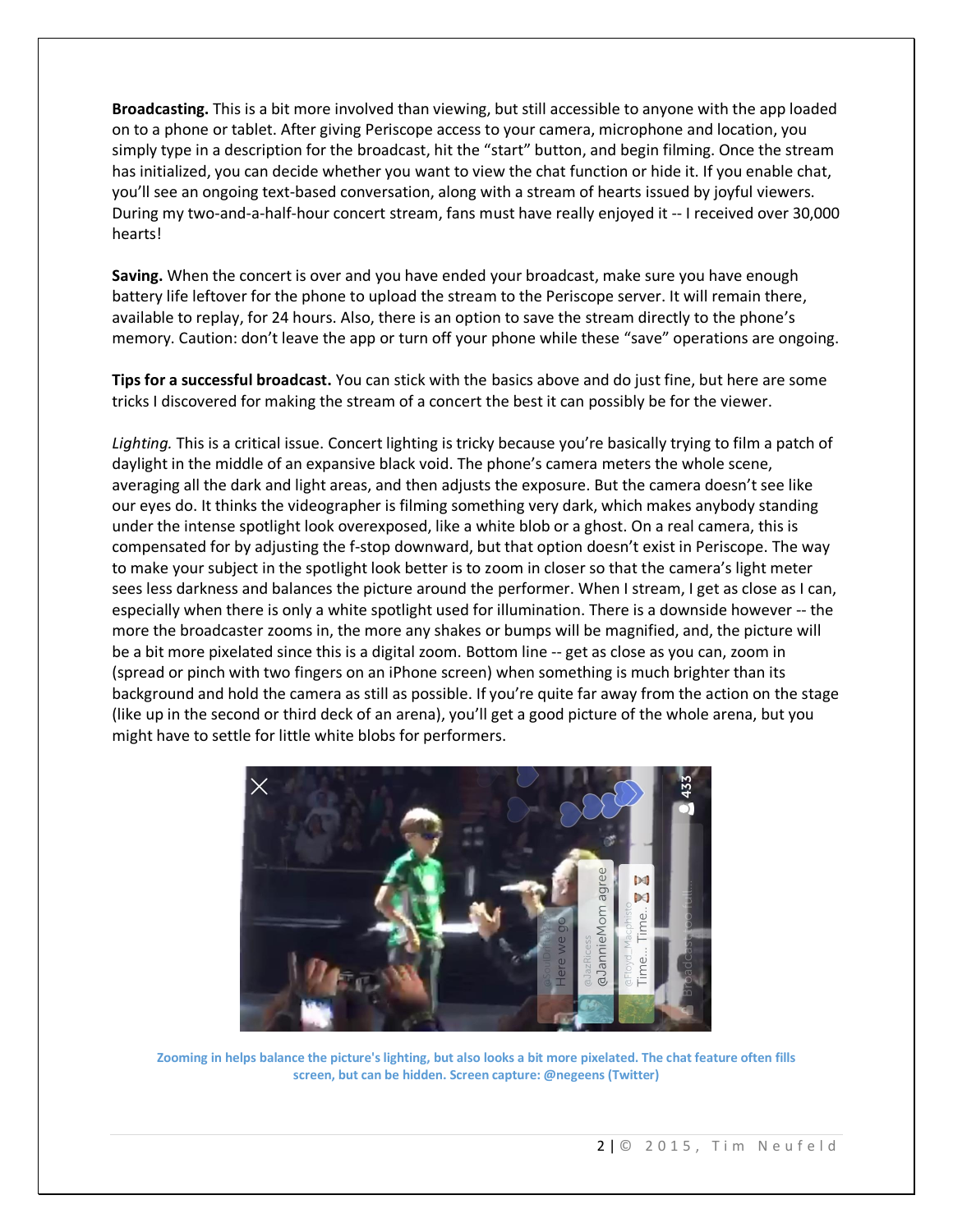*Audio.* If lighting is the toughest issue to compensate for in a concert, audio is the second. Listening to other people's live streams, I noticed that the audio was often distorted and very muddled in the bass frequencies. The way to get around this is to not use the phone's internal microphone, which is usually overdriven by the high volume levels at a concert. I found that plugging in a microphone from my earbuds helped tremendously. To do this, you'll need a set of earbuds with an integrated microphone. I used the mic from a pair of Bose noise-cancelling earbuds (QC20i). Please note, there is no need to actually put the earbuds in your ears. You're only interested in using the integrated mic, as if you were making a phone call with your headset plugged in. I also tested the Apple-supplied earbuds that came with my phone, and they, too, improved the sound. This method greatly reduces the audio feed going into the phone, creating a cleaner, less distorted signal to broadcast. The only downside to this trick is that you won't want to talk near the mic since it will be a bit more sensitive to closer, rather than distant, voices. Nearby screamers could be annoying.



**iPhone 6 with Trianium battery case. I secured the Bose earbuds and mic with rubber bands, being careful not to block the functionality of the phone screen and the camera's line of sight.**

*Battery.* Live streaming will suck your battery dry. Depending on the condition and age of your phone, it's likely the phone's onboard battery will not be able to last through an entire concert. Prepare by taking some kind of alternate power supply. I use a pack made by Trianium, which slips onto the phone and provides another full charge for my iPhone. Mophie also makes a similar product which is very good. Another option is to actually carry a USB charger pack into the concert, but be careful of the "lipstick" models since they won't replenish the phone's charge quick enough. Tip: only turn the spare battery pack's power on when the phone's internal battery is about to run out. Turning your extra power supply on when the phone is already fully charged could waste the spare battery.